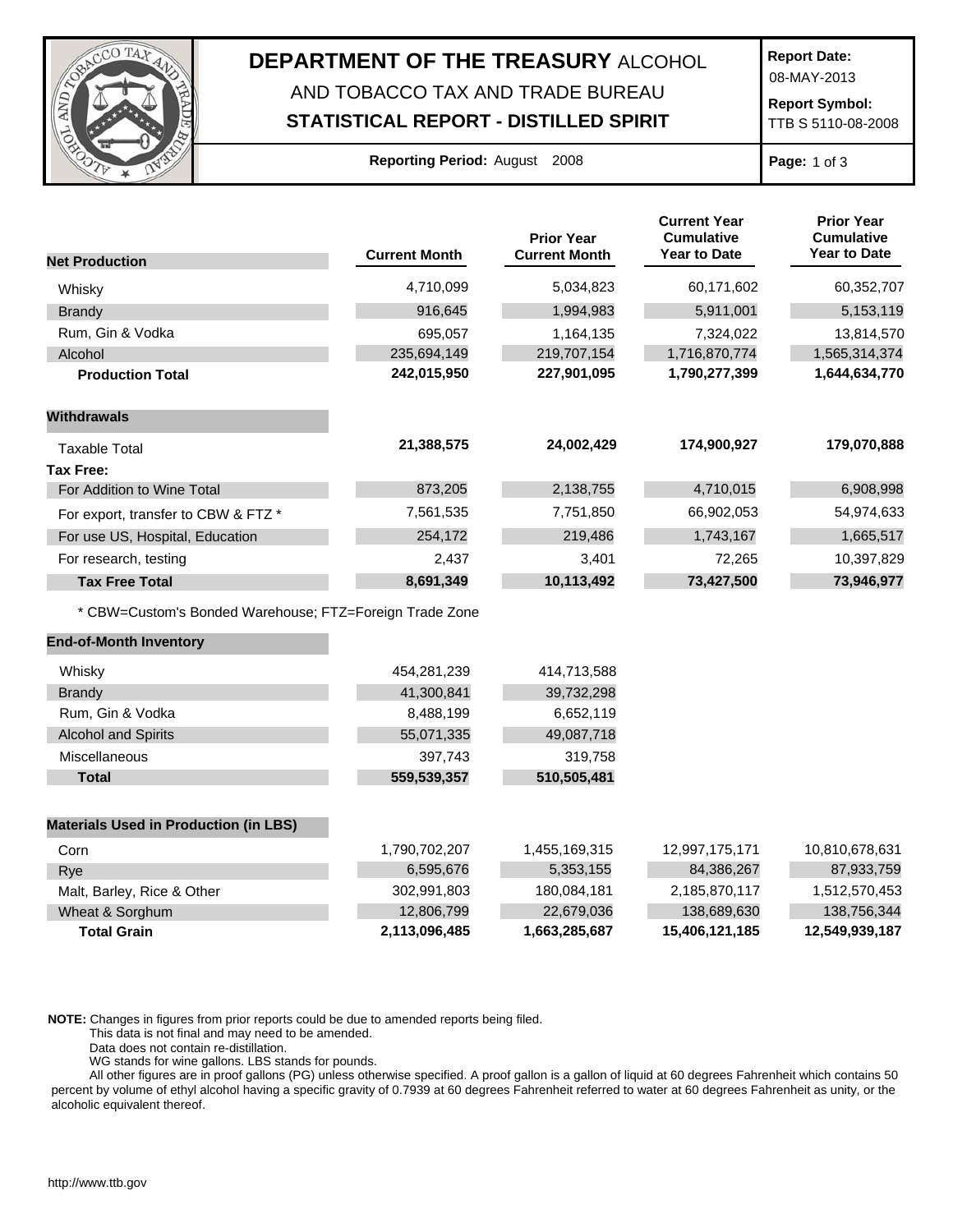## **STATISTICAL REPORT - DISTILLED SPIRIT** TTB S 5110-08-2008 **Page: 2 of 3**

| <b>Bottled For Domestic Use (in WG)</b>         | <b>Current Month</b> | <b>Prior Year</b><br><b>Current Month</b> | <b>Current Year</b><br><b>Cumulative</b><br><b>Year to Date</b> | <b>Prior Year</b><br><b>Cumulative</b><br><b>Year to Date</b> |
|-------------------------------------------------|----------------------|-------------------------------------------|-----------------------------------------------------------------|---------------------------------------------------------------|
| Whisky                                          | 5,777,251            | 5,718,025                                 | 46,525,403                                                      | 44,384,116                                                    |
| <b>Brandy</b>                                   | 1,114,004            | 1,456,189                                 | 10,486,787                                                      | 9,808,353                                                     |
| Imported Rum: Puerto Rican                      | 2,727,517            | 2,804,685                                 | 21,008,617                                                      | 22,230,592                                                    |
| Virgin Islands                                  | 789,314              | 807,065                                   | 5,495,083                                                       | 5,170,477                                                     |
| Others                                          | 236,945              | 367,603                                   | 2,243,377                                                       | 3,489,111                                                     |
| Gin                                             | 1,378,430            | 1,434,330                                 | 11,071,181                                                      | 11,073,142                                                    |
| Vodka                                           | 8,395,030            | 8,511,890                                 | 65,704,725                                                      | 61,393,390                                                    |
| Cordials                                        | 3,976,569            | 5,374,447                                 | 35,252,475                                                      | 41,522,577                                                    |
| Cocktails                                       | 955,415              | 466,841                                   | 5,593,921                                                       | 3,791,034                                                     |
| Tequila                                         | 1,331,691            | 1,427,618                                 | 11,546,430                                                      | 12,466,268                                                    |
| Alcohol, Neutral Spirits & Miscellaneous        | 402,365              | 580,006                                   | 4,428,355                                                       | 6,680,539                                                     |
| <b>Non-Whisky Total</b>                         | 21,307,280           | 23,230,674                                | 172,830,951                                                     | 177,625,483                                                   |
| <b>Total Whisky &amp; Non-Whisky</b>            | 27,084,531           | 28,948,699                                | 219,356,354                                                     | 222,009,599                                                   |
| <b>Bottled in Bond for Domestic Use (in WG)</b> |                      |                                           |                                                                 |                                                               |
| Total                                           | 9,500                | 15,564                                    | 147,182                                                         | 199,557                                                       |
| <b>Bottled for Export (in WG)</b>               |                      |                                           |                                                                 |                                                               |
| Whisky                                          | 2,029,186            | 1,814,979                                 | 14,576,080                                                      | 14,018,361                                                    |
| Brandy, Cordials, Cocktails & Miscellaneous     | 148,047              | 123,027                                   | 1,723,361                                                       | 1,218,246                                                     |
| Rum, Gin, Vodka, Tequila & Alcohol              | 213,755              | 205,136                                   | 1,605,463                                                       | 1,437,580                                                     |
| <b>Total</b>                                    | 2,390,988            | 2,143,142                                 | 17,904,904                                                      | 16,674,187                                                    |
| <b>Grand Total</b>                              | 29,485,019           | 31,107,405                                | 237,408,440                                                     | 238,883,343                                                   |
| <b>Spirits Dumped to Processing</b>             |                      |                                           |                                                                 |                                                               |
| Alcohol and Neutral Spirits                     | 8,142,714            | 7,919,894                                 | 65,630,783                                                      | 62,037,400                                                    |
| Imported Whisky                                 | 2,076,295            | 2,553,700                                 | 17,168,747                                                      | 15,780,983                                                    |
| Domestic Whisky                                 | 5,071,074            | 5,509,858                                 | 39,721,962                                                      | 40,582,097                                                    |
| <b>Brandy</b>                                   | 1,049,758            | 1,324,271                                 | 9,968,679                                                       | 10,653,462                                                    |
| Imported Rum: Puerto Rican                      | 1,920,933            | 2,065,109                                 | 16,203,013                                                      | 16,937,970                                                    |
| Virgin Islands                                  | 893,536              | 979,361                                   | 5,100,872                                                       | 4,845,809                                                     |
| Others                                          | 324,606              | 475,628                                   | 2,646,349                                                       | 2,851,043                                                     |
| Gin                                             | 1,105,229            | 1,422,375                                 | 10,736,278                                                      | 9,540,737                                                     |
| Vodka                                           | 860,712              | 813,494                                   | 6,782,401                                                       | 6,645,919                                                     |
| Cordials, Cocktails & Miscellaneous             | 473,534              | 605,535                                   | 4,550,912                                                       | 5,547,354                                                     |
| Tequila                                         | 1,430,022            | 1,542,043                                 | 11,338,372                                                      | 12,436,266                                                    |
| <b>Total</b>                                    | 23,348,413           | 25,211,268                                | 189,848,368                                                     | 187,859,040                                                   |
| <b>Other Ingredients Mixed with Spirits</b>     |                      |                                           |                                                                 |                                                               |
| Wine                                            | 686,970              | 1,309,826                                 | 8,414,363                                                       | 7,903,240                                                     |
| <b>Alcohol Flavoring Materials</b>              | 247,415              | 281,124                                   | 2,221,817                                                       | 2,065,265                                                     |

**NOTE:** Changes in figures from prior reports could be due to amended reports being filed.

This data is not final and may need to be amended.

Data does not contain re-distillation.

WG stands for wine gallons. LBS stands for pounds.

All other figures are in proof gallons (PG) unless otherwise specified. A proof gallon is a gallon of liquid at 60 degrees Fahrenheit which contains 50 percent by volume of ethyl alcohol having a specific gravity of 0.7939 at 60 degrees Fahrenheit referred to water at 60 degrees Fahrenheit as unity, or the alcoholic equivalent thereof.